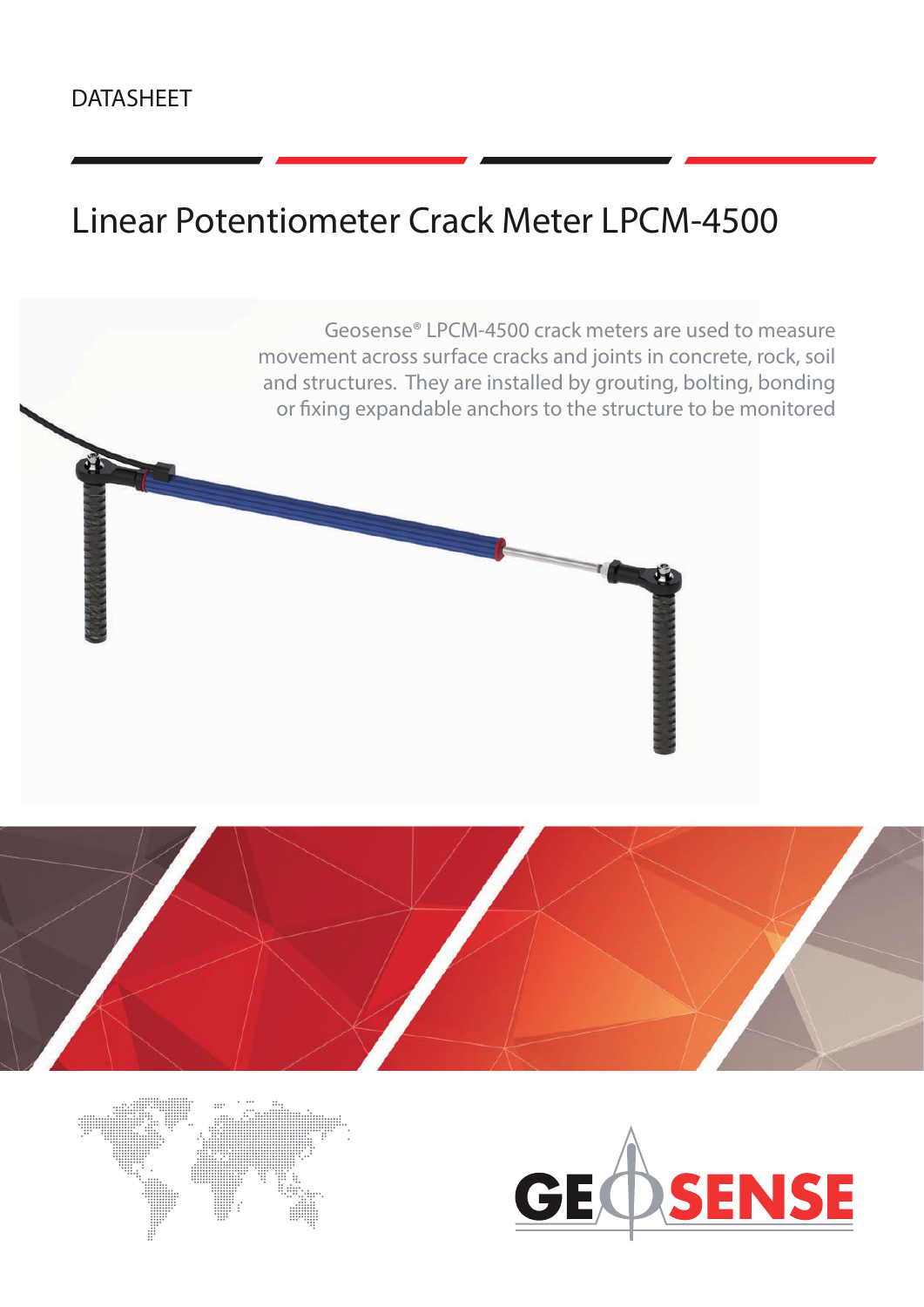### Linear Potentiometer Crack Meter LPCM-4500

### Overview





Geosense® LPCM-4500 crack meters are used to measure movement across surface cracks and joints in concrete, rock, soil and structures.

They consist of a potentiometric displacement transducer housed in an aluminium body with a stainless steel shaft with two anchoring points.

The potentiometer works on the principle of an outer body tube and an inner free-sliding wiper which makes electrical contact along a strip of fixed resistance. A regulated DC voltage is applied to the two ends of the resistance strip and the voltage between one end of the strip and the contact point of wiper and strip is measured as the output signal. On board signal conditioning provides an output signal in 4-20mA.

LPCM-4500 crack meters are installed by grouting, bolting, bonding or fixing expandable anchors to the structure to be monitored. The anchors incorporate ball joints where they are fixed to the gauge which accommodate any differential cross-axis movement and prevent the inner rod from binding within the outer casing.

#### APPLICATIONS

| Concrete structures     |
|-------------------------|
| Stone & brick buildings |
| Dams                    |
| <b>Tunnels</b>          |
| Construction joints     |
| Pipelines               |
| <b>Rock formations</b>  |
|                         |

#### FEATURES

Simple to install and read

High resolution & accuracy

Triaxial mounting available

Data logger compatible

Ranges from 25 to 200mm

Waterproof to IP67

 $\epsilon$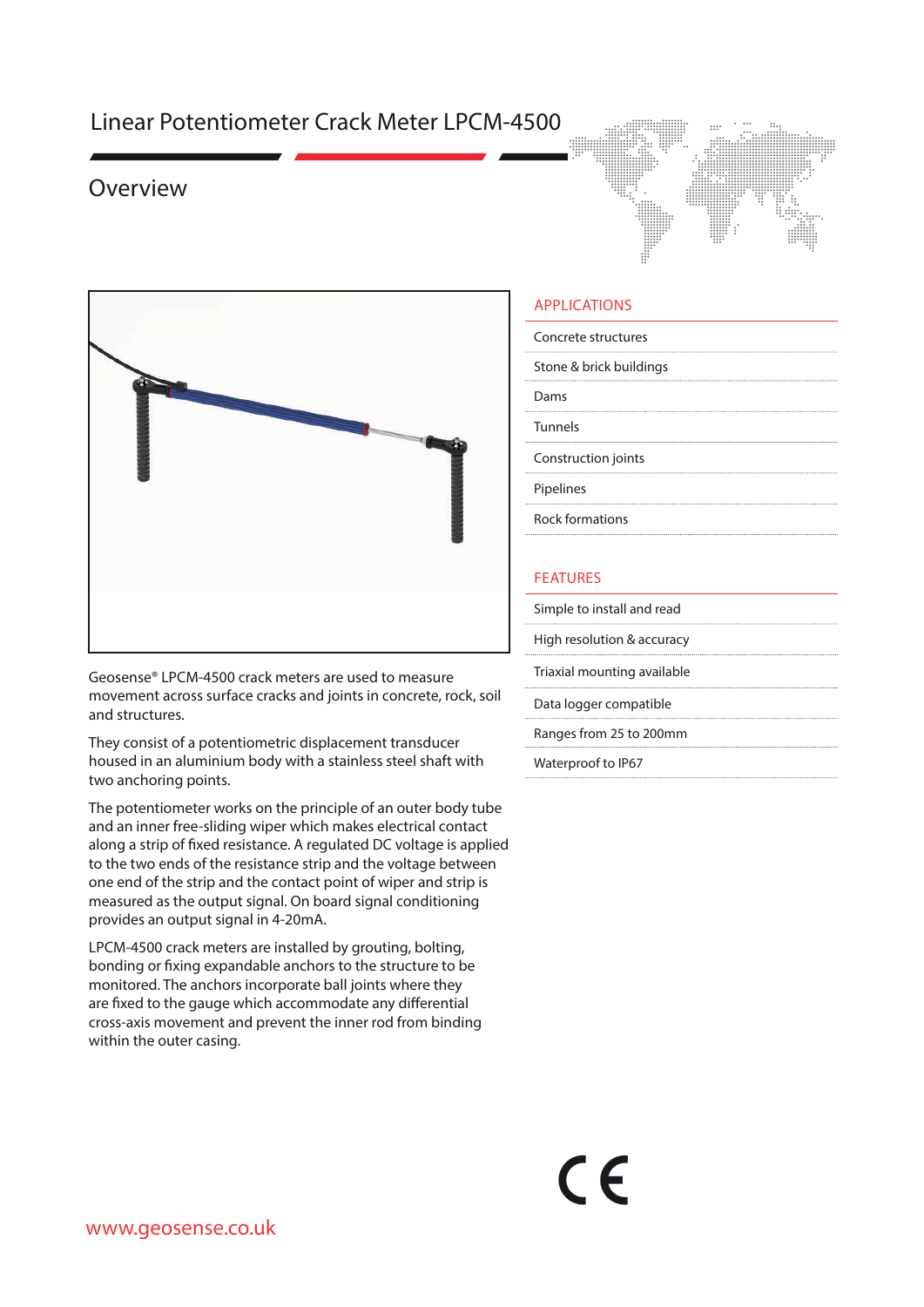### Linear Potentiometer Crack Meter LPCM-4500

## Specifications

| <b>DIMENSIONS</b>           |                                                          |                        |                                     |               |  |
|-----------------------------|----------------------------------------------------------|------------------------|-------------------------------------|---------------|--|
| Model                       | Range (mm)                                               | Length Compressed (mm) | Length Extended (mm)                | Diameter (mm) |  |
| LPCM-4501                   | 25                                                       | 173                    | 200                                 | 13            |  |
| LPCM-4502                   | 50                                                       | 198                    | 250                                 | 13            |  |
| LPCM-4503                   | 75                                                       | 223                    | 300                                 | 13            |  |
| <b>LPCM-4504</b>            | 100                                                      | 248                    | 350                                 | 13            |  |
| LPCM-4505                   | 125                                                      | 273                    | 400                                 | 13            |  |
| LPCM-4506                   | 150                                                      | 298                    | 450                                 | 13            |  |
| <b>LPCM-4507</b>            | 175                                                      | 323                    | 500                                 | 13            |  |
| <b>LPCM-4508</b>            | 200                                                      | 348                    | 550                                 | 13            |  |
| <b>PERFORMANCE</b>          |                                                          |                        |                                     |               |  |
| Resolution*                 |                                                          |                        | 0.01% FS with MP12 readout          |               |  |
| Accuracy                    |                                                          | $<$ ±0.20% FS          |                                     |               |  |
| Repeatability               |                                                          | $<$ 0.01 $mm$          |                                     |               |  |
| Nonlinearity                |                                                          | $≤0.5\%$ FS            |                                     |               |  |
| <b>ELECTRICAL</b>           |                                                          |                        |                                     |               |  |
| Technology                  |                                                          | Conductive plastic     |                                     |               |  |
| Supply voltage              |                                                          | 6-30VDC                |                                     |               |  |
| Output                      |                                                          | 4-20mA                 |                                     |               |  |
| Cable                       |                                                          |                        | 26 AWG x 3 conductor, FDR 25 sleeve |               |  |
| <b>MECHANICAL</b>           |                                                          |                        |                                     |               |  |
| Operating temperature       |                                                          | $-30 - +125$ °C        |                                     |               |  |
| Body material               |                                                          |                        | Anodised aluminium                  |               |  |
| Shaft material              |                                                          | Stainless steel        |                                     |               |  |
| Enclosure                   |                                                          | IP <sub>67</sub>       |                                     |               |  |
|                             | * Readout dependent, may alter with other readout types. |                        |                                     |               |  |
| <b>ORDERING INFORMATION</b> |                                                          |                        |                                     |               |  |
| Range                       |                                                          |                        |                                     |               |  |
| Anchor type                 |                                                          |                        |                                     |               |  |
| Cable length                |                                                          |                        |                                     |               |  |
| Readout type                |                                                          |                        |                                     |               |  |